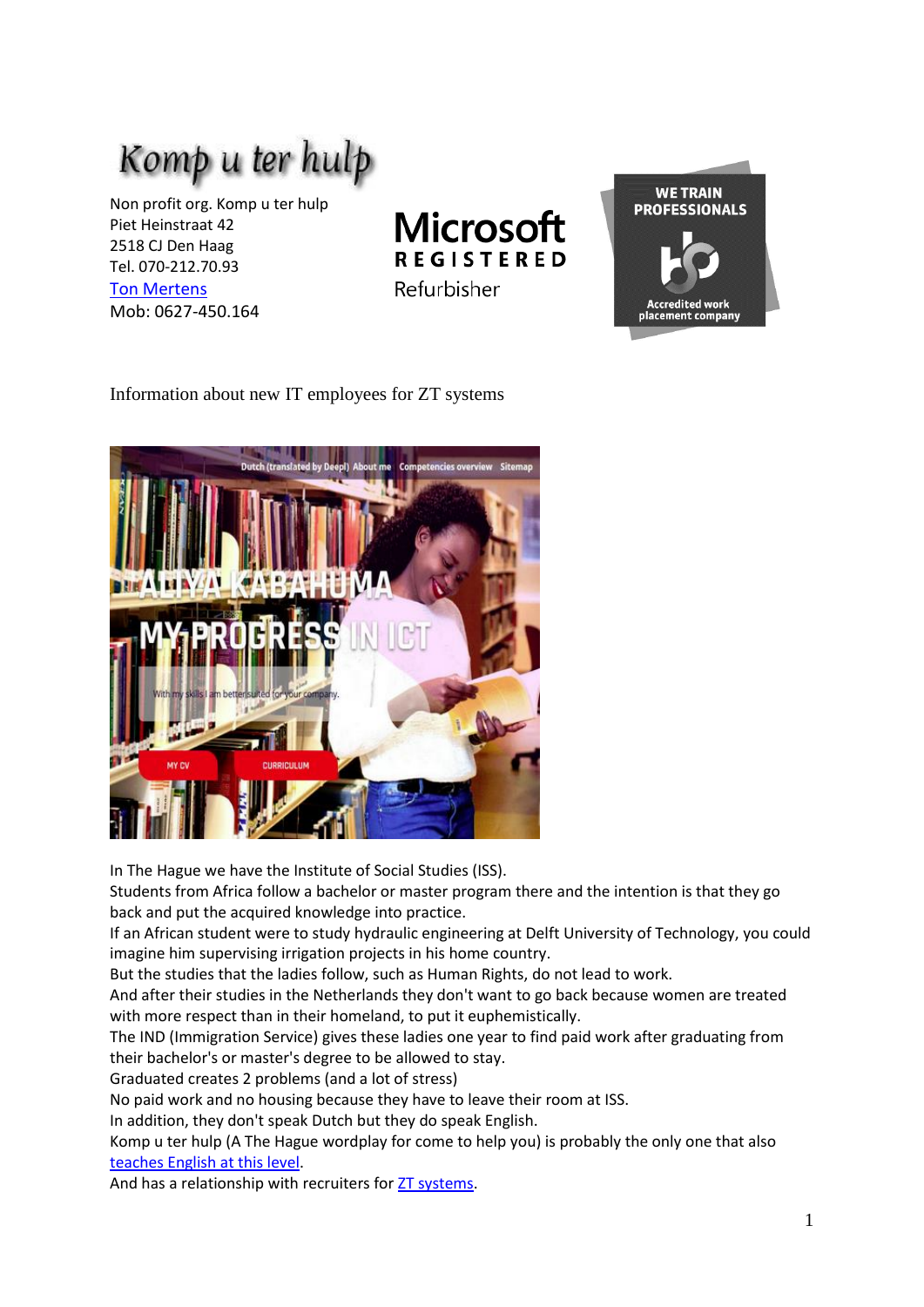A company in America that installs patch cabinets.

These are data center cabinets with glass doors in which cabling and equipment are installed according to the customer's wishes.

An enormous hall has been built in Almelo to serve the European market. They want to hire [300 people this year.](https://www.tubantia.nl/almelo/almelos-best-bewaarde-geheim-zoekt-300-nieuwe-werknemers~a0039cd8/)

The former ISS students are retrained by Komp u ter hulp in 7-12 weeks to IT System Administrator and with a week they are then transferred to ZT systems in Almelo.

They provide a room and the starting salary is 2,300 euros per month.

Aliya (33), Erica (34), Annet (28) are already over and Gloria (22) will follow them.

Also trained are Giselle (32), Grace (24) and Magdalena (41) who have now found paid work elsewhere.

#### **About Gloria**

Gloria is 22 years old and the daughter of Rwandan embassy staff in the Netherlands. She resides with her parents, but she does not (yet) have permission from the IND to work. In order to work, the interested company can submit an application according to [form 7044.](https://ind.nl/Formulieren/7044.pdf) That form can be used to apply for a combined residence and work permit on behalf of the employee.

This is then assessed by the UWV (department of job seekers) and then she is given permission to work.

The IND is not difficult for people residing in the Netherlands, as long as they have the idea that the person in question is not going to apply to the social services. With an IT education and her age, they need not fear that.



# **GLORIA MUTONI**

## **INFO@GLORIA-IT.NL**

[Website](https://www.gloria-it.nl/index.html)

**[CV](https://www.gloria-it.nl/CV/index_eng.html)**